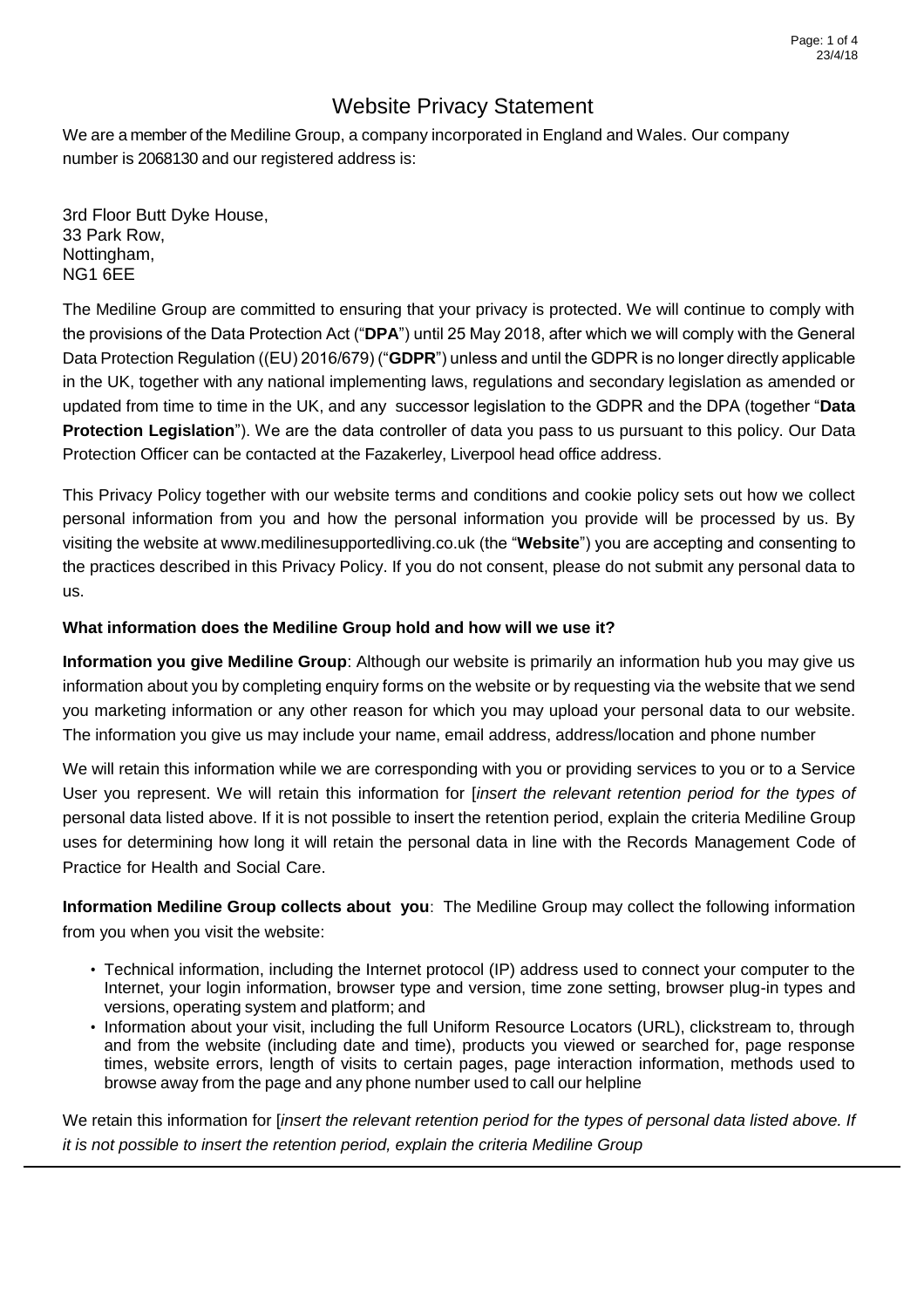*uses for determining how long it will retain the personal data*].

**Information we receive from other sources:** This includes information we receive about you when you use other websites operated by us or other services we provide. This information may include your name, email address, postal address and phone number. We will retain this information in line with the Records Management Code of Practice for Health and Social Care.

### **Cookies**

The Website does not currently use uses cookies.

#### **Use Made of the Information**

Mediline Group may use the information we receive and/or collect about you to:

- Fulfil our obligations under any contract we have entered into with you or with a Service User you represent, and to provide you or the relevant Service User with information or services you or the Service User has requested
- Send you newsletters and marketing information if you have consented to us doing so
- Notify you of products and services we feel may interest you, or permit third parties to do so if you have provided the appropriate consent
- Monitor website usage and provide statistics to third parties for the purposes of improving and developing the website and the services we provide via the website

Mediline Group processes personal information for certain legitimate business purposes, which include some or all the following:

- Where the processing enables Mediline Group to enhance, modify, personalise or otherwise improve the website, its services orcommunications
- To identify and prevent fraud
- To enhance the security of Mediline Group's network and information systems
- To better understand how people interact with Mediline Group's websites
- To administer the website and carry out data analysis, troubleshooting and testing; and
- To determine the effectiveness of promotional campaigns andadvertising

If we obtain consent from you to do so, we may provide your personal details to third parties so that they can contact you directly in respect of services in which you may be interested.

Where we are processing personal data we have obtained via the website on the basis of having obtained consent from you, you have the right to withdraw your consent to the processing of your personal data at any time. If you would like to withdraw your consent or prefer not to receive any of the above-mentioned information (or if you only want to receive certain information from us) please let us know by contacting us via the following webpage http://northwestcommunityservices.co.uk/page12.html. Please bear in mind that if you object, this may affect our ability to carry out the tasks above for your benefit.

If you wish to have your information removed from our database or if you do not want us to contact you for marketing purposes, please let us know by contacting by email a[t datamanager@medilinesupportedliving.co.uk](mailto:datamanager@medilinesupportedliving.co.uk) and we will take steps to ensure that this information is deleted as soon as reasonably practicable.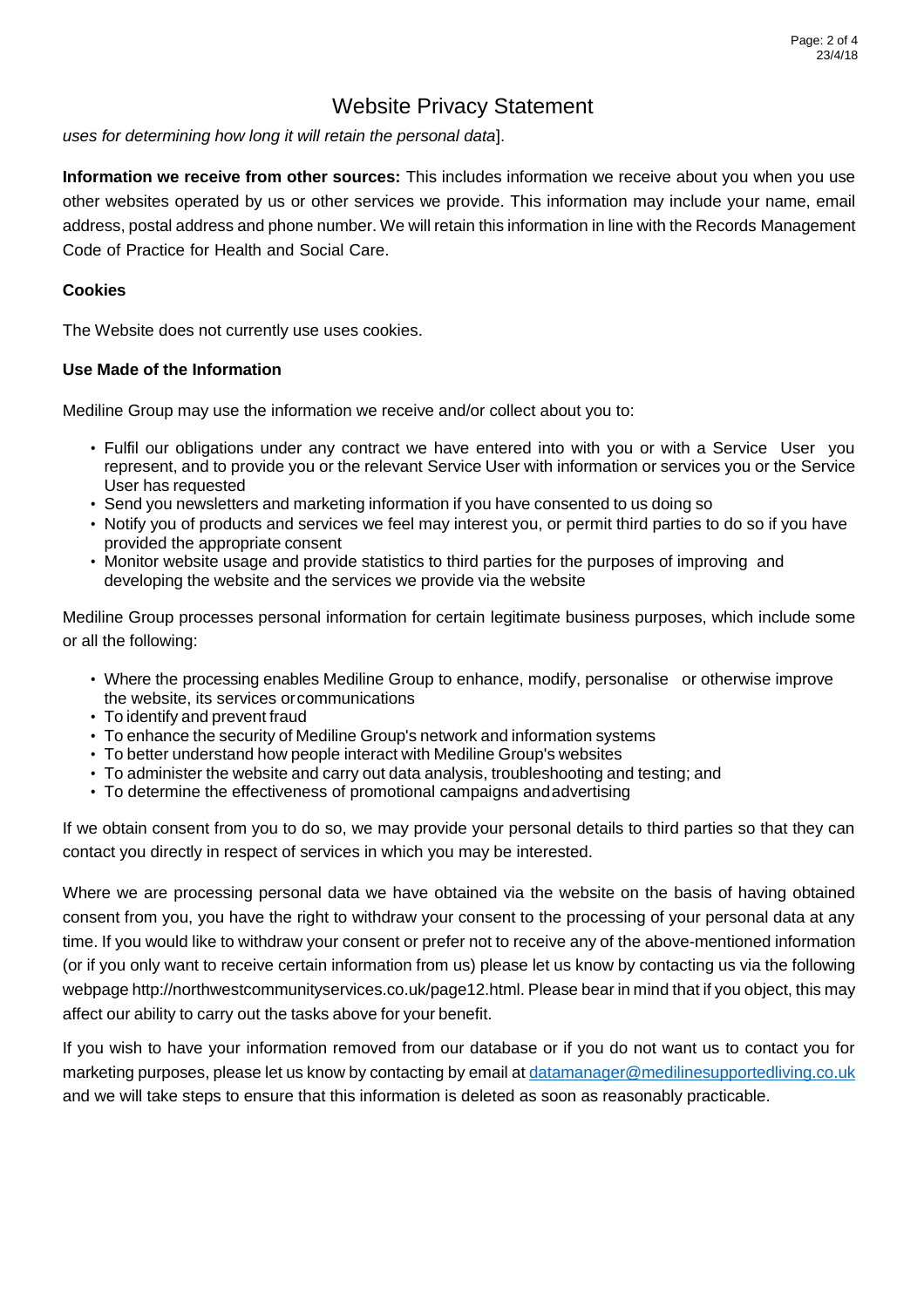We will not share, sell or distribute any of the information you provide to us (other than as set out in thispolicy) without your prior consent, unless required to do so by law.

We may carry out automated decision-making using the personal data you provide to us ensure any marketing or advertising is directed accordingly.

### **Third Party Sites**

Our website may contain links to third party websites, including websites via which you are able to purchase products and services. They are provided for your convenience only and we do not check, endorse, approve or agree with such third-party websites nor the products and/or services offered and sold on them. We have no responsibility for the content, product and/or services of the linked websites. Please ensure that you review all terms and conditions of website use and the Privacy Policy of any such third-party websites before use and before you submit any personal data to those websites.

## **How Safe is your Information?**

Where we have given you (or where you have chosen) a password which enables you to access certain parts of the website, you are responsible for keeping this password confidential. We ask you not to share a password with anyone.

Protecting your security and privacy is important to us and we make every effort to secure your information and maintain your confidentiality in accordance with the terms of the Data Protection Legislation. The website is protected by various levels of security technology, which are designed to protect your information from any unauthorised or unlawful access, processing, accidental loss, destruction and damage.

We will do our best to protect your personal data but the transmission of information via the Internet is not completely secure. Any such transmission is therefore at your own risk.

### **Disclosure of your Information**

We may share your personal information with any member of our group, which means our subsidiaries, our ultimate holding company and its subsidiaries, as defined in section 1159 of the Companies Act 2006. We may share your information with selected third parties including:

- Business partners, suppliers and sub-contractors for the performance of any contract we enter withthem or you
- Third parties who may wish to contact you in respect of services or products they offer or sell which may be of interest to you, provided we receive your consent to such disclosure; and/or advertisers and advertising networks that require the data to select and serve relevant adverts to you and analytics and search engine providers that assist us in the improvement and optimisation of the website

Please note we may need to disclose your personal information where we:

- Sell any or all our business or assets or we buy another business or assets in which case we may disclose your personal data to the prospective buyer or seller
- Are under a legal duty to comply with any legal obligation or to enforce or apply our terms and conditions; or
- Need to disclose it to protect our rights, property or the safety of our customers or others, including the exchange of information with other companies, organisations and/or governmental bodies for the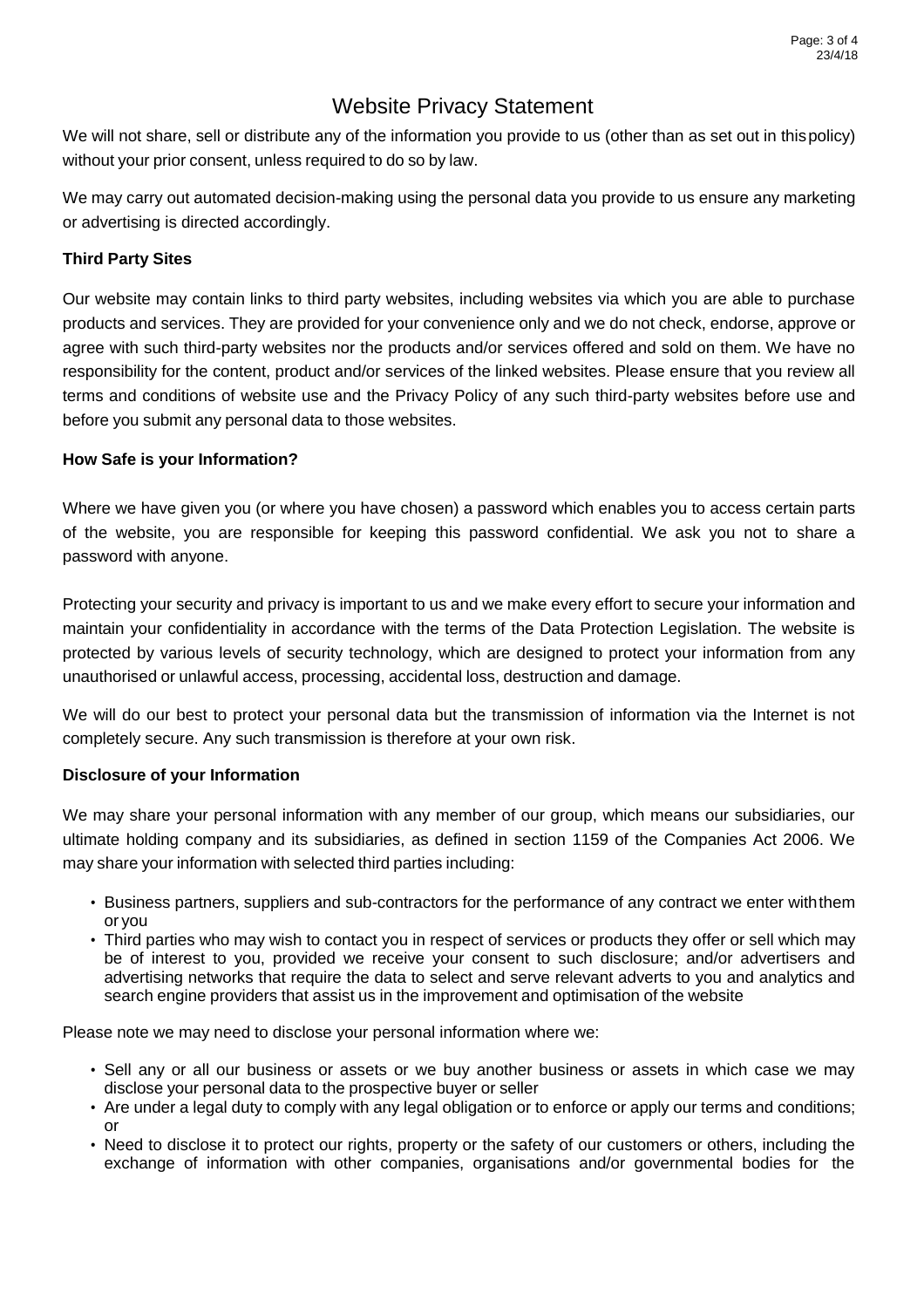purposes of fraud protection and credit risk reduction

### **Where we Store your Personal Data**

The data that we collect from you will not be transferred to, or stored at any destination outside the European Economic Area ("EEA")

## **Your Rights in Respect of your Data**

If any of the information you provide to us via the website changes, please let us know as soon as possible so that we can make the necessary changes to the information we hold for you on our database. If you wish to make any changes to your information, please contact us by emailing:

[datamanager@medilinesupportedliving.co.uk](mailto:datamanager@medilinesupportedliving.co.uk)

If you wish to access or rectify the information we hold about you, or request that such information be transmitted directly to another data controller, please contact us by emailing: [datamanager@medilinesupportedliving.co.uk](mailto:datamanager@medilinesupportedliving.co.uk) .

We shall process your request to access your information within one month of receipt, or we'll let you know within that timeframe if we need more information from you. We will process your request free of charge.

To request that your information is deleted or if you wish to restrict or object to the processing of your information, please contact us by emailing [datamanager@medilinesupportedliving.co.uk.](mailto:datamanager@medilinesupportedliving.co.uk)

If you have any complaints about our use of your personal data, please contact us. You also have the right to complain to the relevant supervisory authority in your jurisdiction. In the UK, the supervisory authority is the Information Commissioner's Office. Contact details for the ICO can be found at https://ico.org.uk/.

If you have any further queries or comments on our Privacy Policy, please contact us via the following webpage <http://northwestcommunityservices.co.uk/page12.html> or you can contact us by emailing [datamanager@medilinesupportedliving.co.uk](mailto:datamanager@medilinesupportedliving.co.uk) . We also welcome your views about our website and our Privacy Policy.